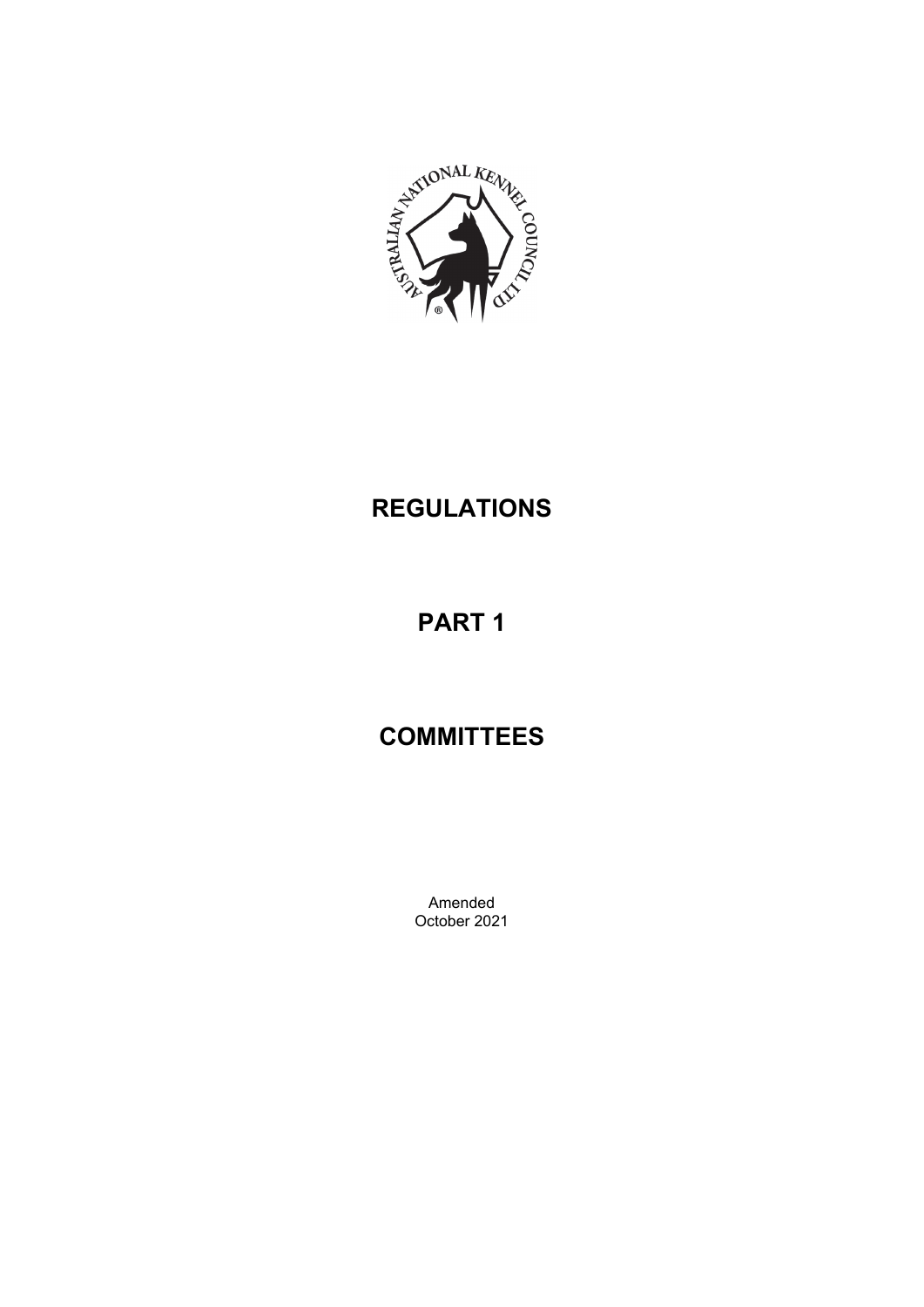### **CONTENTS**

### Page No

| 3.2 |
|-----|
| 3.3 |
|     |
|     |
|     |
|     |
|     |
| 6.1 |
| 6.2 |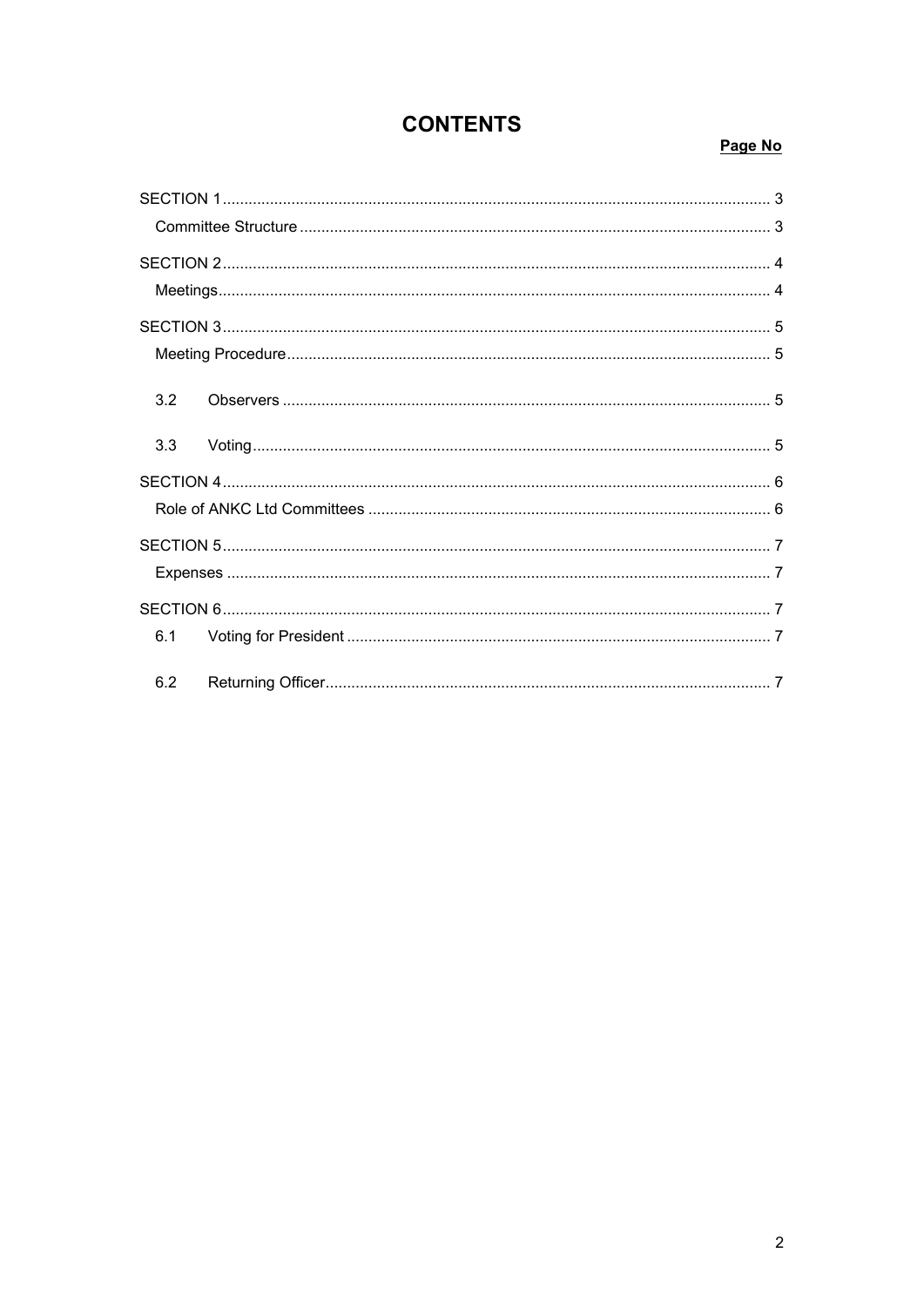#### <span id="page-2-1"></span><span id="page-2-0"></span>**SECTION 1 Committee Structure**

Members of the various Committees/Working Parties are appointed annually at the October Board meeting. **(05/97)**

Member Bodies, who fail to fill their position(s) on any ANKC Ltd committees, at the time of appointment of the committees, are required to do so within thirty (30) days of the relative Board meeting. If nomination is not made within the thirty (30) day time frame, then the position will remain vacant. **(10/07, 7.20)**

All ANKC Ltd committees are to have a nominated Deputy Chairperson who is appointed by the committee at the first committee meeting. **(10/09, 8.16)**

The following Committees/Working Parties have been established:

- 1.1 National Agility Committee, shall consist of one Representative from each Member<br>Body, plus a non-voting Chairperson. Body, plus a non-voting Chairperson.
- 1.2 National Breed Councils Liaison Working Party, shall consist of three Representative, plus a non-voting Convenor **(10/97, 6.8) (Rescinded 05/98) (Amended 10/10) (Amended 10/19)**

- 1.3 National Breed Standards Coordination Group, shall consist of six Coordinators, plus a non-voting Chairperson.
- 1.4 National Business Systems Working Party shall consist of one Representative from<br>each Member Body, plus a non-voting Convenor (Formed 06/19, 5.10) each Member Body, plus a non-voting Convenor
- 1.5 National Canine Health & Wellbeing Committee, shall consist of one Representative<br>from each Member Body, plus a non-voting Chairperson. (10/95. 4.8.1) from each Member Body, plus a non-voting Chairperson. **(Amended 10/09, 10.1.5), (Amended 10/13, 6.5.1)**
- 1.6 National Dances with Dogs Committee, shall consist of one Representative from each<br>Member Body, plus a non-voting Chairperson. (Formed 10/08) Member Body, plus a non-voting Chairperson.
- 1.7 National Trick Dog Working Party, shall consist of one Representative from each Member Body, plus a non-voting Convenor. This Working Party is a subsidiary Working Party of the National Dances with Dogs Committee. **(Formed 03/18)**
- 1.10 National Draft Test Committee, shall consist of one Representative from each Member Body, plus a non-voting Chairperson. **(Formed 10/14, 9.1.22)**
- 1.11 National Earth Dog Committee, shall consist of one Representative from each<br>Member Body, plus a non-voting Chairperson. (Formed 10/10, 9.1.19) Member Body, plus a non-voting Chairperson.
- 1.12 National Flyball Working Party, shall consist of one Representative from each<br>Member Body, plus a non-voting Convenor. (Formed 06/18, 5.9) Member Body, plus a non-voting Convenor.
- 1.13 National Herding Committee, shall consist of one Representative from each Member Body, plus a non-voting Chairperson.
- 1.14 National Junior Handler Committee, shall consist of one Representative from each Member Body, plus a non-voting Chairperson. **(Formed 10/08)**
- 1.15 National Legislative Committee, shall consist of five Representatives, plus a nonvoting Chairperson. **(Formed 10/10, 9.1.20)**
- 1.16 National Lure Coursing Committee, shall consist of one Representative from each Member Body, plus a non-voting Chairperson. **(Formed 10/14, 9.1.24)**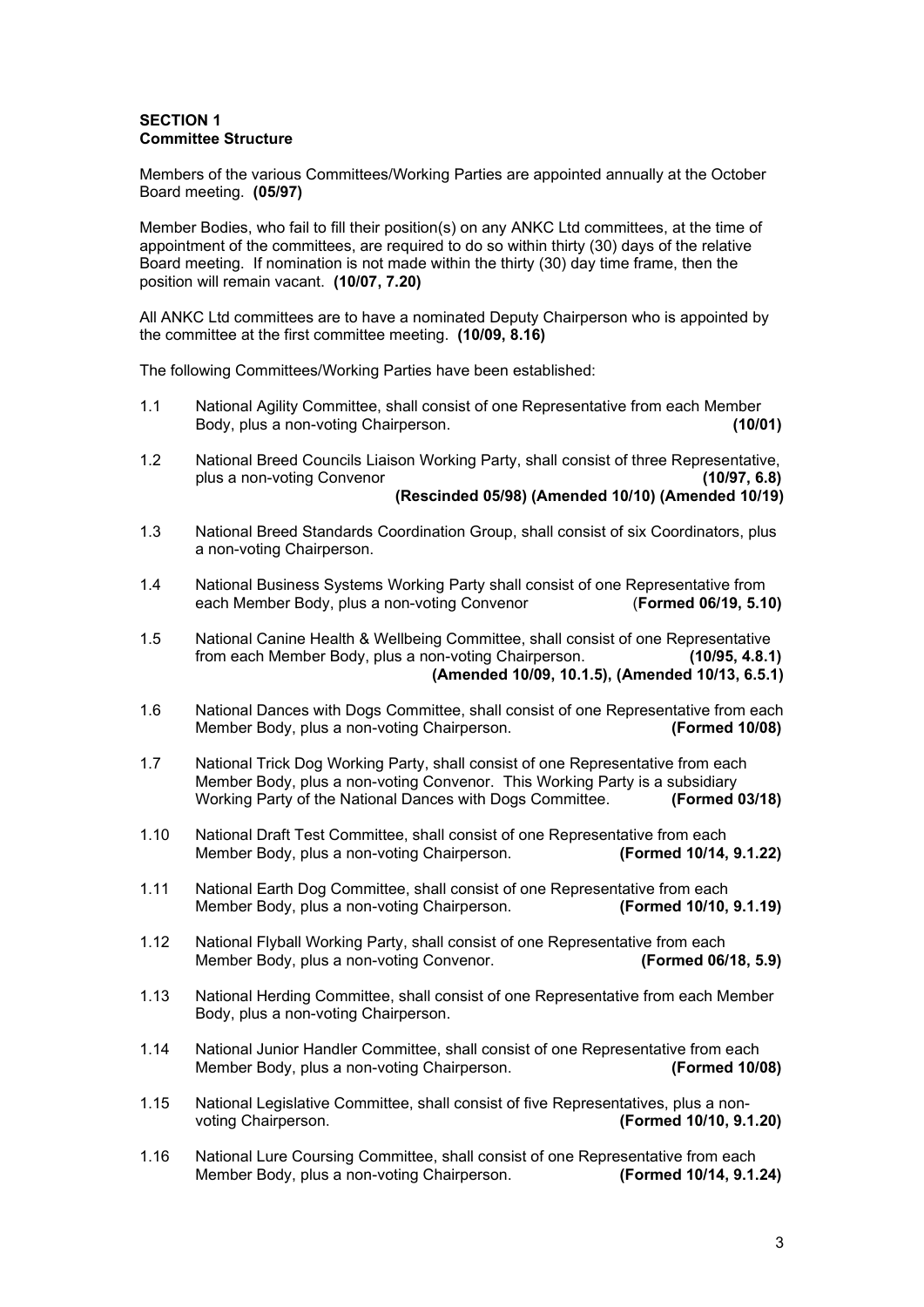- 1.17 National Obedience & Tracking Committee, shall consist of one Representative from each Member Body, plus a non-voting Chairperson. **(10/97, 6.10)**
- 1.18 Overseas Judges Approval Board, shall consist of five Representatives, plus a nonvoting Convenor. **(10/97, 6.14) (Amended 10/12)**
- 1.19 National Retrieving & Field Trials Committee, shall consist of one Representative<br>from each Member Body, plus a non-voting Chairperson. (10/95, 4.8.1) from each Member Body, plus a non-voting Chairperson.
- 1.20 National Scent Work Committee, shall consist of one Representative from each<br>Member Body, plus a non-voting Chairperson. (Formed 10/17) Member Body, plus a non-voting Chairperson.
- 1.21 National Show Judges Training Committee, shall consist of one Representative from<br>each Member Body, plus a non-voting Chairperson. (10/95.4.8.1) each Member Body, plus a non-voting Chairperson.
- 1.22 National Show Judges Training Regulations Review Working Party shall consist of Representatives co-opted by the National Show Judges Training Committee Chairperson, plus a non-voting Convenor (**Formed 10/16, 6.17.1)**
- 1.23 National Sled Sports Committee, shall consist of one Representative from each Member Body, plus a non-voting Chairperson. **(Formed 10/10, 9.1.18)**

#### <span id="page-3-0"></span>**SECTION 2**

#### <span id="page-3-1"></span>**Meetings**

- 2.1 No items are to be accepted by the ANKC Ltd Administrator for inclusion on any ANKC Ltd Board, Committee, or Subcommittee Agenda unless a detailed explanation concerning the reason/rationale for submitting the item is provided in agenda format electronically in MS Word or similar by the Member Body proposing the Agenda item. **(10/96, 5.13) (Amended 11/03)**
- 2.2 Immediately following each Board Meeting, the Administrator of the ANKC Ltd shall draw the attention of the Secretary of each Member Body to decisions made at the meeting and request the Member Body to advise the action taken by them within three months. If the action is not uniform the Administrator is to refer the matter to the next ANKC Ltd meeting. **(09/72)**
- 2.3 (a) Member Bodies make copies of the Minutes of ANKC Ltd Committees available to their Members on request, and from the same time as they are available to the Member Bodies, and that the cost to Members is not to exceed the cost of copying plus postage where applicable, but not including a salary nor a profit component.

If a meeting declares an item to be in-camera at the time of the meeting, that this item not be made available to Members.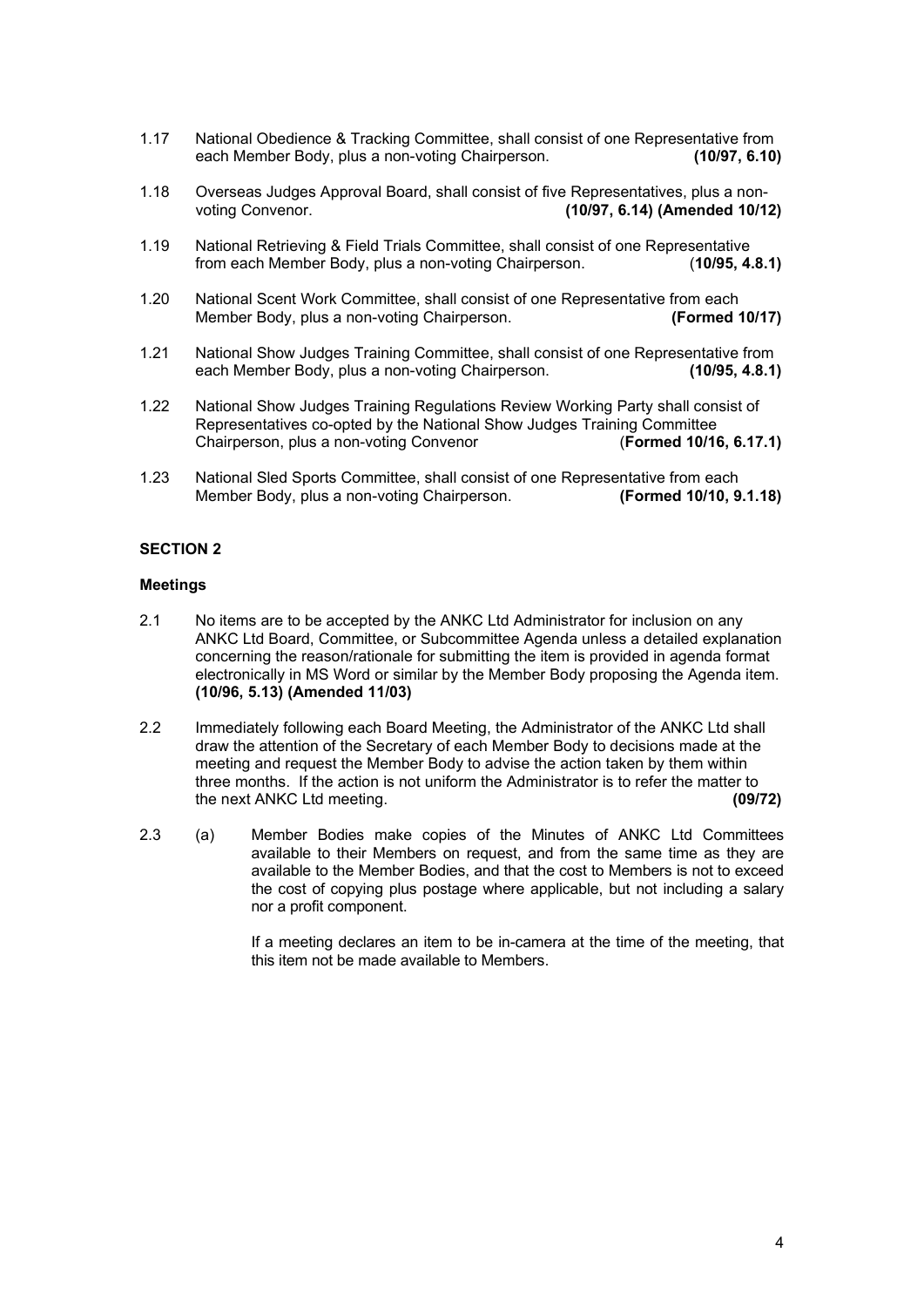- (b) Member Bodies make available to Members on request copies of Minutes and the like documents provided to the ANKC Ltd by overseas organisations with which the ANKC Ltd has liaison or reciprocal rights or agreements. Such documents to be available at the same time as they are available to the Member Bodies, and that the cost to Members is not to exceed the cost of copying plus postage where applicable, but not including a salary nor a profit component. component.
- 2.4 In accordance with Renton's, a motion being resolved and carried is in force until the rescission motion is voted on at the subsequent meeting. **(05/01)**

#### <span id="page-4-0"></span>**SECTION 3**

#### <span id="page-4-1"></span>**Meeting Procedure (10/00)**

3.1 The meeting procedures and protocols adopted by the ANKC Ltd shall be applicable to all Committees and Working Parties of the ANKC Ltd.

#### <span id="page-4-2"></span>**3.2 Observers**

- (a) If observers are present at any meeting of the ANKC Ltd or its Committees/Working Parties, it must be moved, seconded and carried according to the voting system applicable, "That they be permitted to attend as observers".
- (b) Observers at any meeting of the ANKC Ltd or its Committees/Working Parties shall not be permitted to sit in the main body of the meeting; an area specifically designated shall be set aside for observers.
- (c) Observers at any meeting of the ANKC Ltd or its Committee/Working Parties shall not be permitted to enter or leave the meeting except at the beginning or end of the meeting or during specific breaks.
- (d) Observers at any meeting of the ANKC Ltd shall not be permitted to take part in the meeting or to speak except by invitation of the meeting, they shall also not be permitted to speak to individual Delegates during the meeting.

#### <span id="page-4-3"></span>**3.3 Voting**

- (a) Voting at Committee Working Party meetings of the ANKC Ltd where all Member Bodies are designated to have Representatives shall be in accordance with the Constitution of the ANKC Ltd, Section 50. **(05/03) (Updated 01/15 to align with ANKC Ltd Constitution)**
- (b) Voting at Committee/Working Party meetings of the ANKC Ltd where all Member Bodies are not designated to have Representatives shall be on a one vote on value basis.
- (c) Voting shall be in accordance with the usual ANKC Ltd procedure (refer Section 50 of the Constitution). **(Updated 01/15 to align with ANKC Ltd Constitution)**

Where an activity is not conducted in a particular State of Territory, that delegate does not have a voting right for motions concerning that activity unless schedules for a said activity have been submitted and approved by their State or Territory body.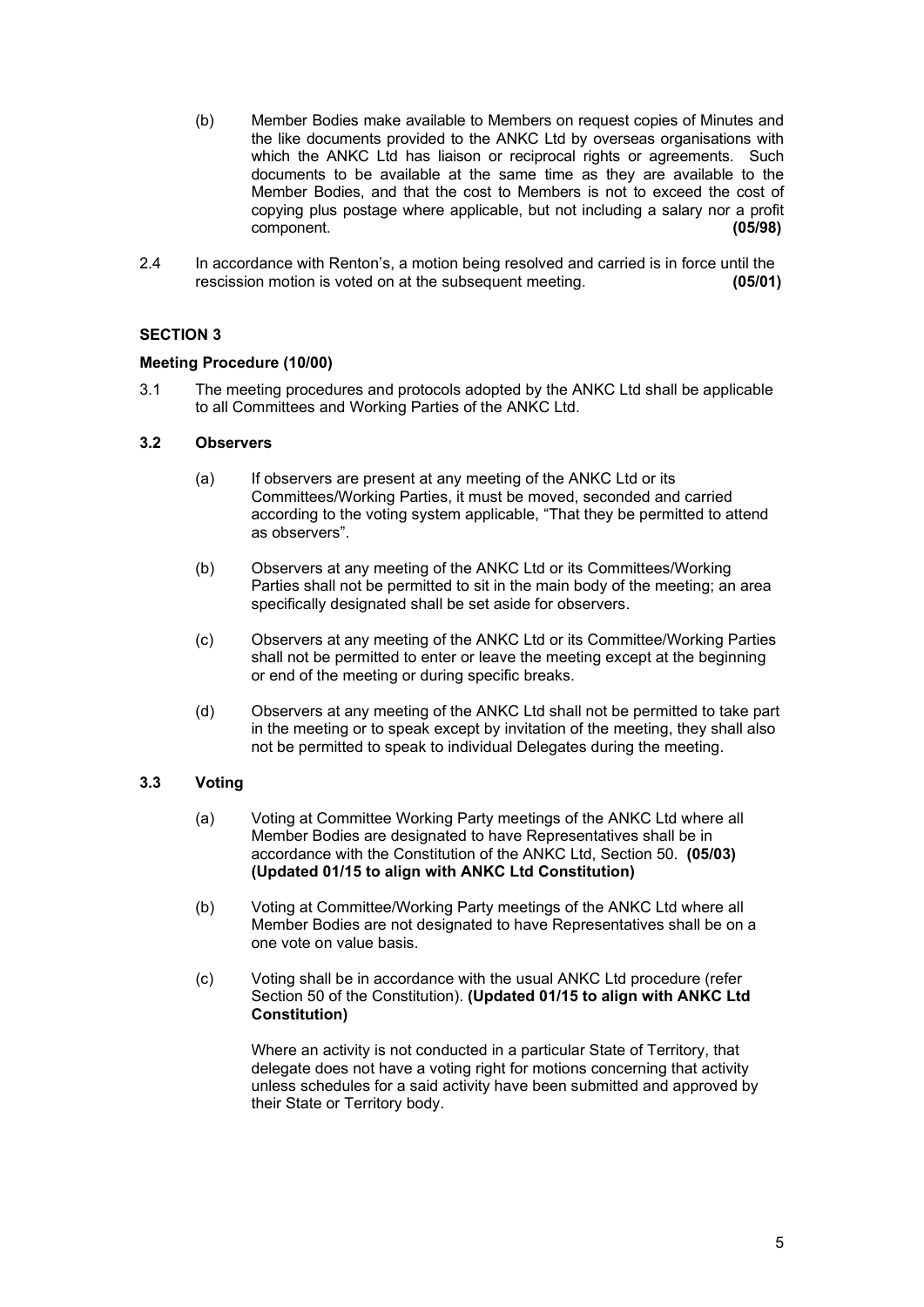Where a new activity has been adopted by the ANKC Ltd, for the first (3) three years that delegate will have a voting right for motions concerning that activity irrespective of whether schedules have been submitted or approved by their State or Territory body. **(Amended 10/07, 7.1) (Amended 10/10, 7.40)**

A majority shall be the first number in excess of 50%.

#### <span id="page-5-0"></span>**SECTION 4**

#### <span id="page-5-1"></span>**Role of ANKC Ltd Committees (05/02)**

- (1) The Committees are empowered to make recommendations only to the ANKC Ltd Board of Directors.
- (2) The Chairperson has no voting rights and no decision-making powers.
- (3) The role of the Chairperson is to run ANKC Ltd meetings and ensure the successful completion of work tasked to the Committee. **(Amended 10/07)**
- (4) All Chairperson/Convenors of ANKC Ltd Committees and Working Parties are to write an annual report of their activities, detailing work completed, outstanding matters and any difficulties encountered for that year. The reports to be placed on the agenda of the annual ANKC Ltd Board meeting. **(10/06)**
- (5) Each State Representative has voting rights at the Committee meeting.
- (6) All correspondence between these Committees and Member Bodies must either be sent via the ANKC Ltd on their official letterhead, or a copy of any correspondence cc'd to the ANKC Ltd.
- (7) All work (other than rule reviews): to be sent to the relevant Committee Chairperson by the ANKC Ltd Administrator confirming when a submission is required. The Committee Chairperson will be responsible for carrying out the successful completion of this work and submission of the Committee response to the ANKC Ltd Administrator. **(10/07)**
- (8) Rule reviews: a timetable for the review to be sent to the relevant Committee Chairperson by the ANKC Ltd Administrator together with the budget allocation for the Committee to complete the review. The allocation will include all expenses relating to meetings (confer link or face-to-face conferences). The timetable will include a date by which the Committee submission containing copies of relevant committee meeting minutes/draft amended rules is to be received by the ANKC Ltd Administrator. The Committee Chairperson will be responsible for carrying out the successful completion of the rule review within budget and ensuring the Committee submission is received by the due date. Any expenditure over budget will be divided evenly between all Member Bodies for reimbursement back to the ANKC Ltd. **(10/07)**
- (9) Reviews to all existing ANKC Ltd rules and document must be dealt with by all relevant committees and Member Bodies in accordance with the ANKC Ltd Procedure for Reviewing Existing Rules and Documents. Copy of procedure attached to these regulations.